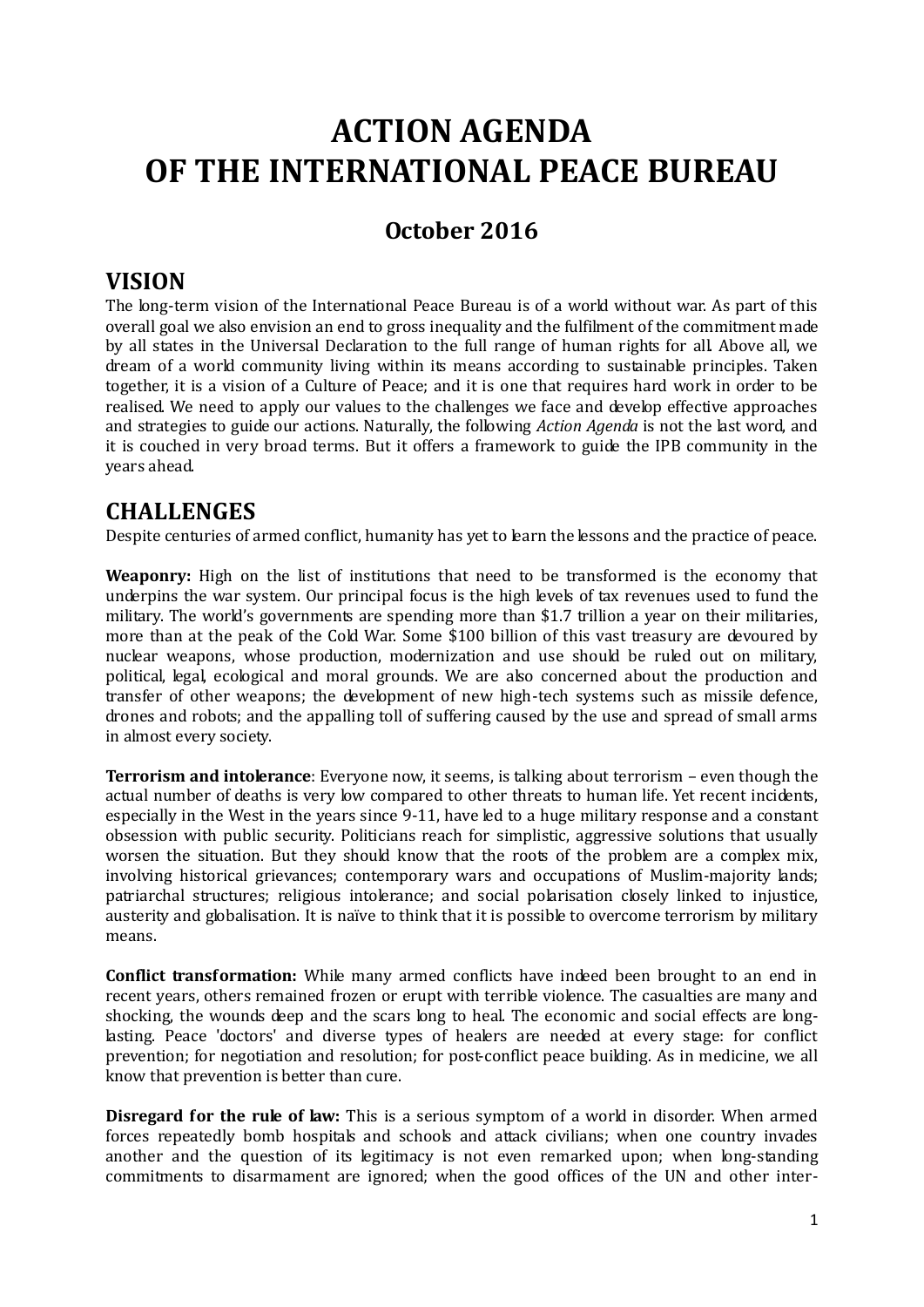governmental bodies are sidelined in favour of big-power games – then citizen action is urgently called for.

**Root causes**: Armed conflict, organised violence, aggression: all have deep and complicated roots. Among them are the desire for dominance, national greatness and modern versions of empire. These ideas also reflect diverse forms of racism. We see increasingly ruthless competition for natural resources in a world of hungry economies, old and new. Such tensions could burst out in full-scale war or even global conflagration. It should be noted that economic competition, land grabs and similar policies often result in the ruining of traditional agriculture and the natural habitat that indigenous communities depend on, thereby also giving rise to food insecurity.

**Inequality, human rights, gender**: Less spectacular than all-out war, but far more common, are everyday violations of basic rights, especially those of women; but also people of colour, the elderly, the very young, the disabled, LGBT persons, and others with lower than average social status. This is linked to the violence of inequality within our globalised economic system. To make progress on these and the other challenges, we need to reverse the trend of undemocratic, male-dominated and unaccountable decision making. Furthermore, in a situation of rapid population growth, it is also necessary to offer proper family planning in order to give each child a possibility to develop its full capacity and become a caring, cared-for and responsible citizen.

**Climate catastrophe:** Scientific research shows us the uniqueness of our Earth and we experience daily its immense beauty. It is imperative that we cooperate better in taking care of our planetary home. No serious progress on any of the above problems will be possible in the long run, unless humanity grasps more firmly the nettle of climate change, before it becomes a global catastrophe. Radical changes are required at all levels of society and governance, and in all countries. Militarism not only leads to war and violence and steals vital resources, but the massive, largely unrecognised, carbon emissions of the military machine itself are also a major threat. Almost totally ignored in the debate is the fact that even limited savings in the military budget could go a long way to meeting the financial targets set at COP 21 and other forums.

**Militarisation of the mind:** Underlying the willingness to devote resources to the war system is a mindset that accepts and even glorifies military culture. In a contradictory way, this ideology sees preparations for mass violence as a form of peace-making. The result is a set of institutions (armed forces, industries, academies and bureaucracies) that divert the intellectual capacities of literally millions of our best brains away from the urgent struggle for peaceful social and environmental change.

## **APPROACHES & STRATEGIES**

Action on these issues is needed at all geographical and political levels. For many peace promoters the smallest scale is that of the single individual, and her or his inner life: developing a vision of peace and finding the courage to act. There is then the arena of the family, the immediate circle of friends and neighbours, and the local political system, leading to city, state and regional authorities. There are thousands of peace-related initiatives to be taken at these levels. But the bigger decisions – including that of the military budget – tend to be taken by parliaments and national governments. They in turn may be part of regional and international structures whose apex is the UN and the Security Council. A study of history shows the importance of the big decisions taken – for good or ill – by national leaders in the latter theatres. But it also demonstrates the crucial role played by citizens, both individually and in organised formations we now call civil society, in putting pressure on law-makers and leaders in all fields.

IPB sees its role in helping bind together those parts of civil society who share our vision. Our long history (125 years) has confirmed the importance of a coordinating structure helping bridge the divide between the grassroots and the official political structures. This involves several types of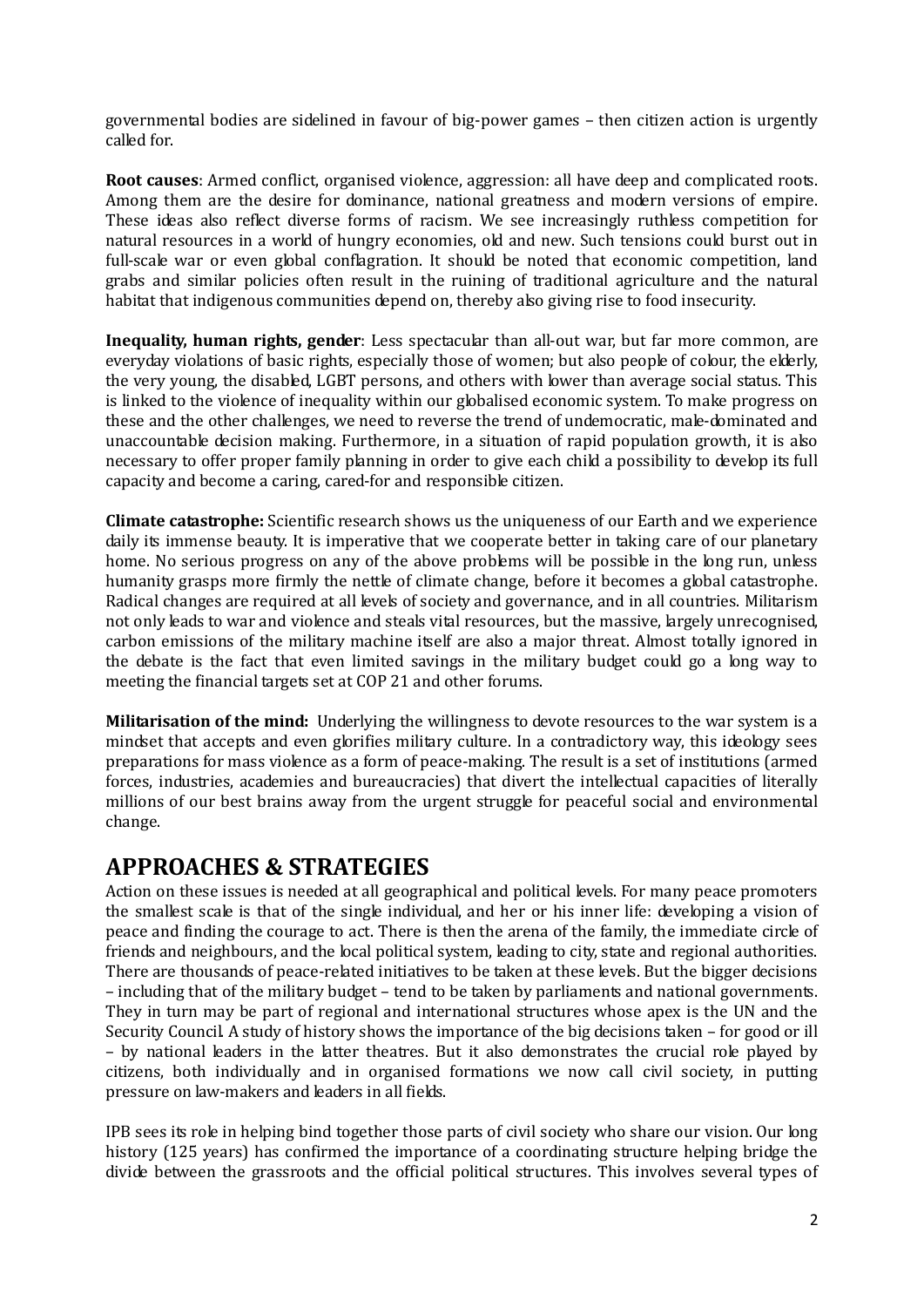activity: researching, educating, formulating proposals and projects, networking, assembling teams, creating platforms, lobbying and public campaigning. It means operating in the diverse worlds of the internet and mass media, and of science and the education system; in the halls of parliaments and the UN; and across the vast 'biodiversity' of civil society. This work could be considered as peace education in its widest sense.

What an organisation like IPB can achieve depends primarily on its members and their capacities and connections. But it also depends on financial resources. Peace movements everywhere are short of money, nowadays more than ever. While IPB's vision is wide and our history is long, our resources have always been small, given the scope of the task. In recent years we have therefore chosen to focus our programme work, concentrating on the theme of **Disarmament for Sustainable Development** (especially military spending), including nuclear disarmament.

The **Global Campaign on Military Spending** (GCOMS), formally launched by IPB in 2014 after several years coordinating the **Global Day of Action on Military Spending** (GDAMS), offers an example of the strategy-making process. We first began (2005) with a brainstorming and research period, resulting in several publications and conferences. This was followed by the launch of the Global Day (2011), offering opportunities for coordinated, simultaneous actions around the world on the same theme. Meanwhile we began to identify opportunities to make the case for 'moving the money' emerging within the work of the UN, notably the SDGs (development), the COP 21 conference (climate), and the Istanbul Summit (humanitarian efforts). Meanwhile we continue to promote the formation of national coalitions on military spending, since the national level is where budget decisions are made. The Berlin Congress has provided an opportunity to reach a wider audience and to enlarge the community of activism. It is for the newly-elected Council and Board to decide on the concrete actions to be taken.

# **ACTIONS & DEMANDS**

A comprehensive action plan covering all the issues sketched out in the first sections is beyond the scope of this document. Instead, we offer a programme of work that implies taking action to support a set of critical demands, addressed to decision-makers in the various institutions. But we do not exempt ourselves from the challenge of transformation. Politicians, even the greatest, cannot do everything; in many areas we depend on ordinary people making changes in their work and lives that support the wider policies we long to see implemented.

We are living on one single Planet Earth but exploiting its resources as if we had many. We are facing a **crisis of civilization**, which is even more far–reaching than an ecological and economic crisis. There is a need for a '**great transformative shift'** and among the absolutely necessary conditions is the **reallocation of military expenditure**. This transformation implies the end of militarism in favour of a new culture of peace and nonviolence; in this process the peace movement must play an important, and indeed leading, role.

## **MILITARY SPENDING**

The International Peace Bureau urges governments to make bold shifts in the allocations of public money. We want to see a major review of defence strategies in the direction of human-security approaches. This should result in releasing substantial amounts of taxpayers' money for purposes that can be grouped in roughly 5 areas:

- 1. Peace: disarmament, conflict prevention and resolution, human security;
- 2. Sustainable development and anti-poverty programmes;
- 3. Climate change and biodiversity loss for mitigation and adaptation;
- 4. Social programmes, human rights, gender equality and green job-creation;
- 5. Humanitarian efforts to assist refugees, migrants and other vulnerable populations;
- -- all the above as part of a wider global transformation towards a culture of peace.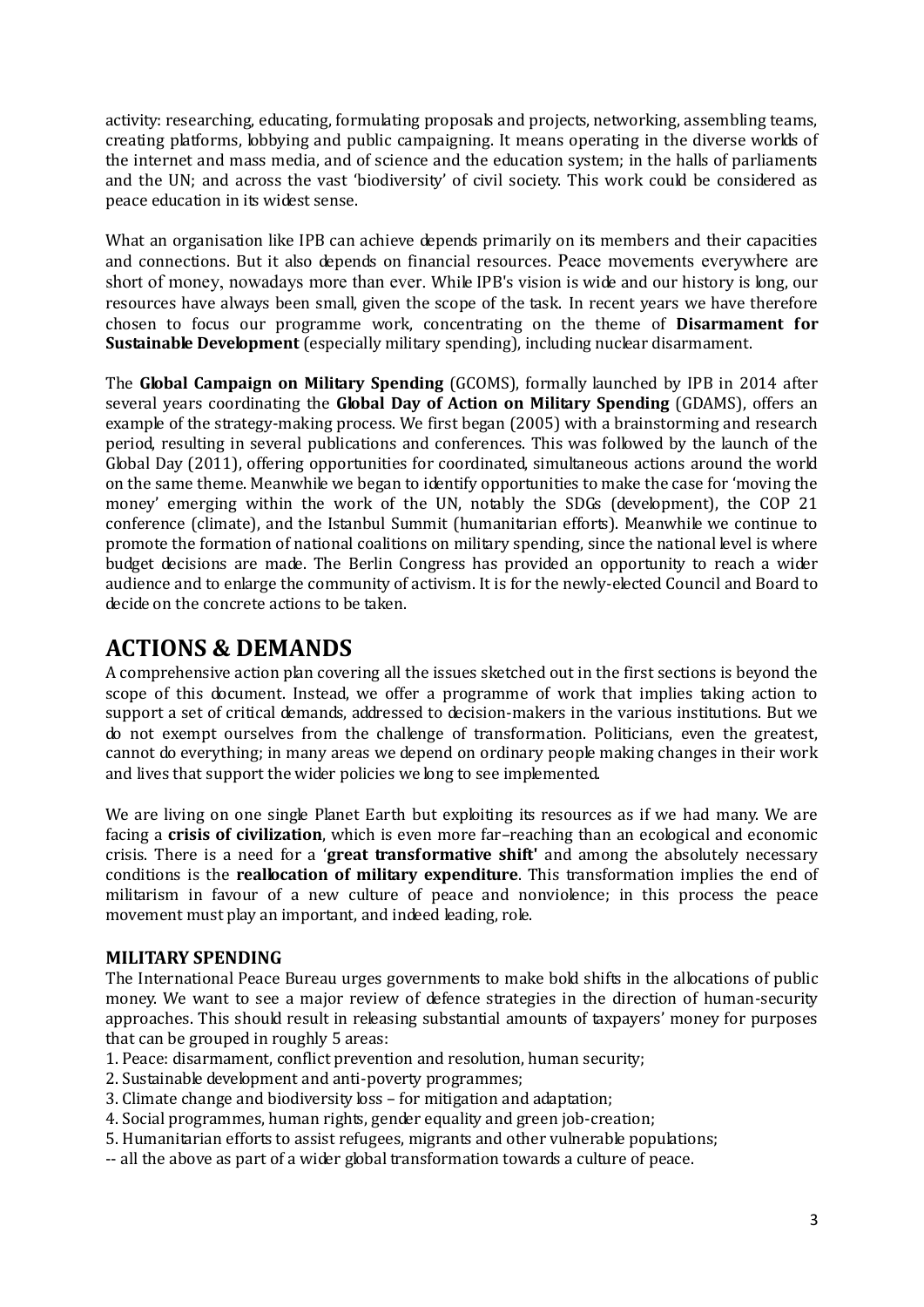As an initial step, we make a specific call for a **10% yearly reduction in military costs in each country over the coming 15 years, in order to fund the work of the peace movement itself and the implementation of the UN's 2030 Agenda for Sustainable Development**. Major resources –and not only from the military budget -- must be allocated to meet **the threat of global climate change**, which is menacing life itself and warrants urgent remedial actions within a broad holistic approach. It requires changing attitudes and the rethinking of unsustainable and destructive consumption and production patterns. Moving the money to renewable energy means overcoming both the carbon and the nuclear eras.

Since one year of military spending equals 615 years of the UN annual budget, such a reduction in military costs would also strengthen the United Nations' efforts to "save succeeding generations from the scourge of war".

NATO member states are responsible for over 70% of the \$1.7 trillion global total; to reverse the dangerous trend they are encouraging, we urge them to rescind the '2% of GDP target' and firmly resist pressures to increase their military budgets further. NATO, in IPB's view, is part of the problem, rather than any kind of solution, and should have been closed down with the dissolution of the Warsaw Pact.

We call for decent work to satisfy humanity's needs: moving the money towards a sustainable green economy without the straitjacket of the dominant growth model. Such an economy is incompatible with massive military spending. Our task is to find ways to bring the military industries towards zero. Moving the money means offering a future to the youth. It is a strategy for survival.

Disarming the economy requires **democracy, transparency and participation** – we need to show why and how. Not least this implies making operative a gender perspective, both on the military system, and on the models of peacemaking and development being promoted to replace it.

The **Global Campaign on Military Spending** is more than simply about cuts in the military budget, it is also:

- $\triangleright$  Conversion to a civilian-oriented economy;
- $\triangleright$  An end to military research:
- $\triangleright$  Technological development to actively promote peace;
- $\triangleright$  Creating opportunities to implement humanistic solutions and sustainability in general;
- $\triangleright$  Development cooperation and prevention and resolution of violent conflicts;
- $\triangleright$  Demilitarisation of minds new ways of thinking for all.

### **SPECIFIC MEASURES IN THE DISARMAMENT FIELD**

IPB proposes the following non-exhaustive list of steps to be supported:

- $\triangleright$  Work actively towards general and complete disarmament under international control. The disarmament process requires the growth of trust and international solidarity in opposition to the model of competition and tension, which risks leading ultimately to apocalypse.
- $\triangleright$  Establish urgently a new legal instrument or instruments banning nuclear weapons, which, when combined with pressure from popular movements, can pave the way for their complete elimination and the establishment of a nuclear weapons-free world. To this end, work to stigmatize nuclear weapons and build up public support for their prohibition and elimination, spreading awareness of the humanitarian impact of nuclear weapons for example, for example through the International Signature Appeal of the Hibakusha and other nuclear victims.
- $\triangleright$  As interim measures: stop all production, modernization and proliferation of nuclear, as well as all other, weapons of mass destruction; close down and dismantle nuclear weapons